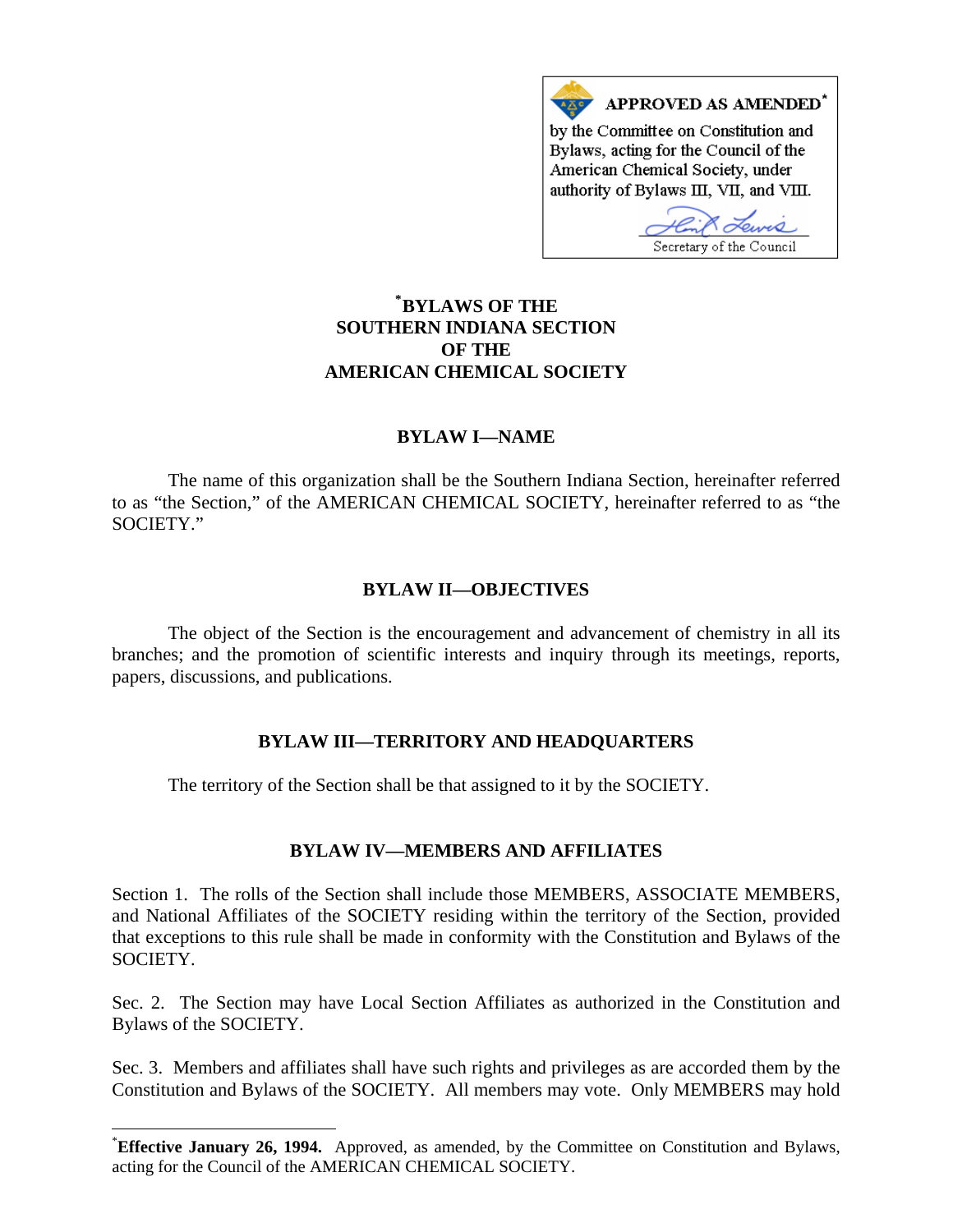elective positions. ASSOCIATE MEMBERS are entitled to all privileges of membership except that of holding an elective office. Affiliates have all privileges of membership in the Section except voting for or holding an elective office, voting on articles of incorporation or bylaws, or serving as a voting member of the Executive Committee. Requirements for membership are defined in the Constitution and Bylaws of the SOCIETY.

### **BYLAW V—ORGANIZATION**

Section 1. The officers of the Section shall be a Chair, Chair-Elect, Secretary, Treasurer and Membership Chair.

Sec. 2. The Section shall have Councilors and Alternate Councilors as provided in the Constitution and Bylaws of the SOCIETY.

Sec. 3. The Executive Committee shall consist of the Officers of the Section, the immediate Past Chair, the Councilors, and the Alternate Councilors.

Sec. 4. All Officers, Councilors, Alternate Councilors, and other persons elected by the members shall be chosen from the MEMBERS. The manner of election is defined in Bylaw VIII.

# **BYLAW VI—DUTIES OF OFFICERS AND EXECUTIVE COMMITTEE**

Section 1. The duties of the Officers shall be those customarily performed by such Officers, together with those responsibilities prescribed by the Constitution and Bylaws of the SOCIETY and by these bylaws, and such other duties as may be assigned from time to time by the Executive Committee.

Sec. 2. The Chair of the Section shall serve as Chair of the Executive Committee and shall appoint all committees authorized in these bylaws or by the Executive Committee.

Sec. 3. The Chair-Elect shall be the Chair of the Program and Hospitality Committee and shall act as the presiding officer in the absence of the Chair.

Sec. 4. The Executive Committee shall be the governing body of the Section and, as such, shall have full power to conduct, manage, and direct the business and affairs of the Section in accordance with the Constitution and Bylaws of the SOCIETY and these bylaws.

### **BYLAW VII—COMMITTEES**

Section 1. There shall be the following standing committees:

a. Membership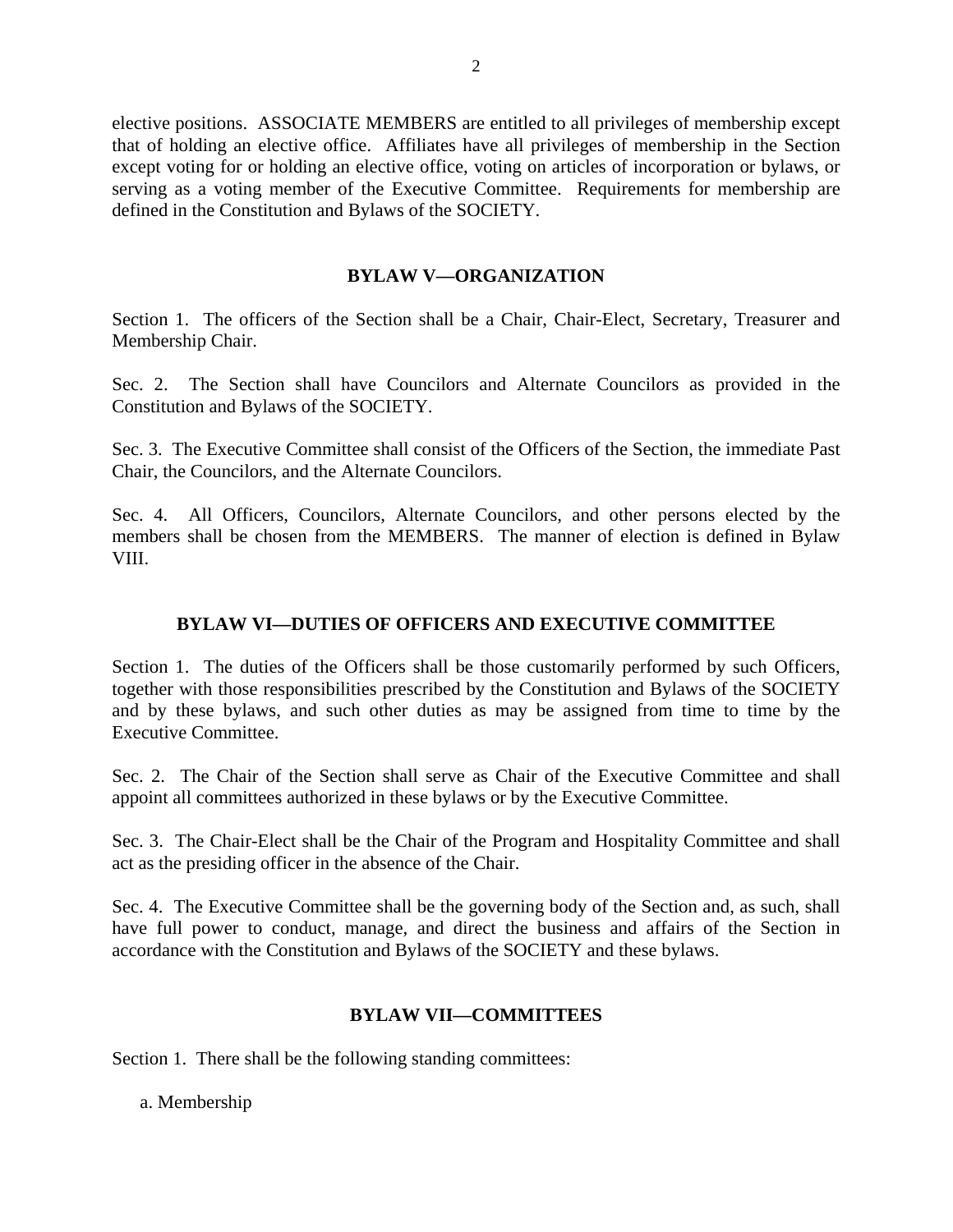- b. Program and Hospitality
- c. Publicity and Publications

Other committees may be appointed from time to time on authorization of the Executive Committee.

Sec. 2. It shall be the duty of the Membership Committee to maintain and increase the membership of the Section.

Sec. 3. It shall be the duty of the Program and Hospitality Committee to arrange for programs and secure speakers for the succeeding year and for such programs as are not previously arranged. This Committee shall endeavor to promote good fellowship among the members, introduce new members, and arrange for entertainment of visitors and speakers.

Sec. 4. It shall be the duty of the Publicity and Publications Committee to spread information regarding the Section's activities and edit material for the Section's publications

### **BYLAW VIII—MANNER OF ELECTION AND TERMS OF OFFICE**

Section 1. At the September meeting of the Section, the Chair shall announce the appointment by the Executive Committee of a Nominating Committee of five members, the majority of whom shall not be members of the Executive Committee. At the November meeting, this Nominating Committee shall present a slate of Officers and, when necessary, Councilor and Alternate Councilor for the consideration of the members. At this time, nominations may be received from the floor, and the election for all positions except those of Councilor and Alternate Councilor shall be by ballot. The candidates receiving a majority vote of those voting shall be deemed elected. In the event of a lack of a majority, the candidate with the least number of votes shall be removed from the slate, and a second ballot taken. This procedure shall be repeated until some candidate receives a majority. Power to appoint, select, or elect implies power to remove or replace.

Sec. 2. Elected Officers of the Section shall serve for a term of one year beginning on January 1 or until their successors are elected. The Chair-Elect shall succeed to the office of Chair upon completion of his term of office.

Sec. 3. Councilors and Alternate Councilors shall be elected for a term of three years beginning on January 1, as required by the Constitution of the SOCIETY.

Sec. 4. In the event of a vacancy in the office of the Chair, the Chair-Elect shall assume the added duties of the Chair for the unexpired term. All other vacancies shall be filled by the Executive Committee by interim appointment for the period up to the next annual election, at which time the Section shall choose a MEMBER to fill out the unexpired term, if any. In the event that the office of Chair-Elect is filled by interim appointment, the Section shall elect both a Chair and Chair-Elect at its annual election.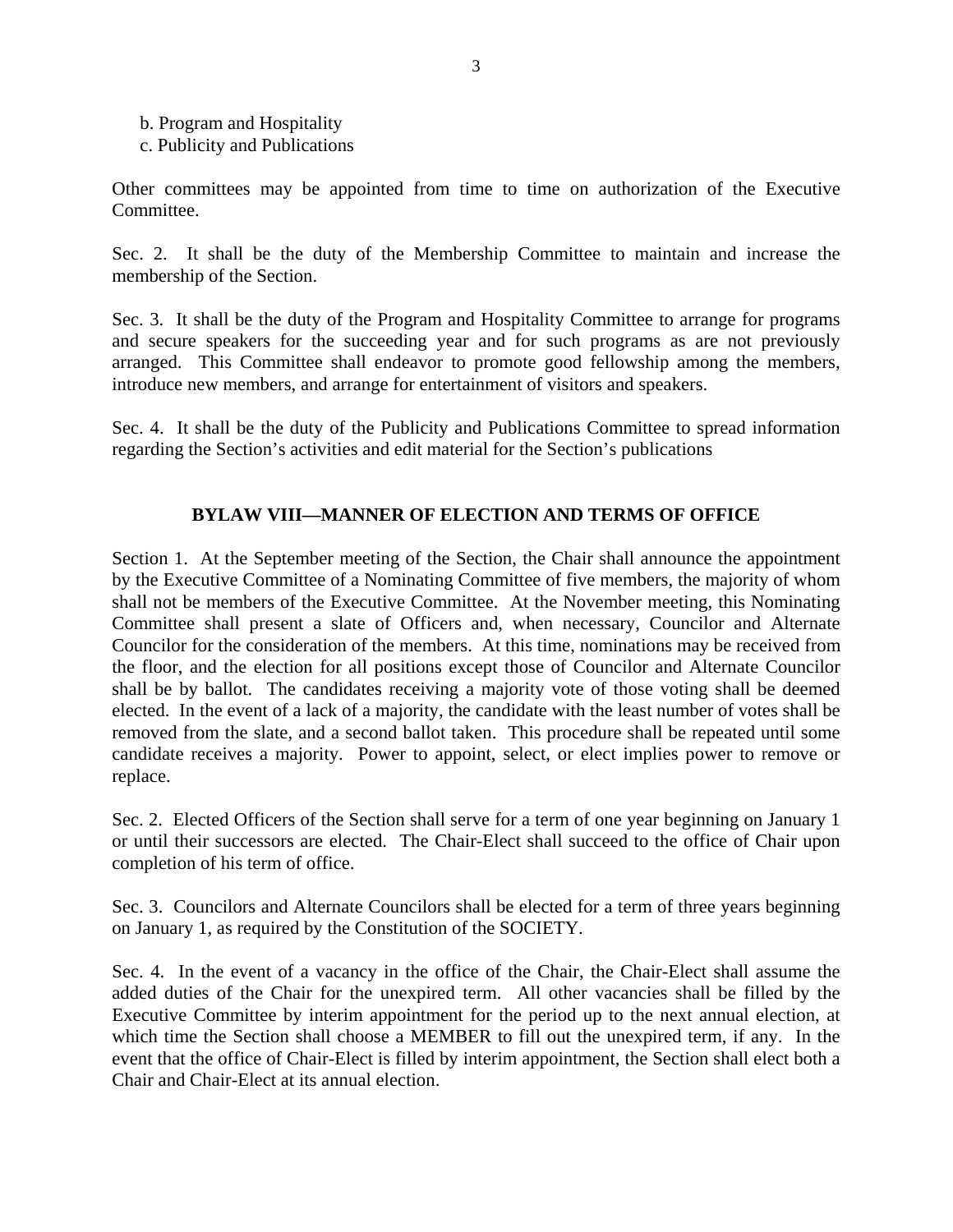Sec. 5. An elected Chair shall not serve for two consecutive terms of office. No member shall be eligible to hold more than one elective position at one time.

Sec. 6. Councilors and Alternate Councilors shall be elected by a mail ballot of the members of the Section. The Secretary of the Section shall certify to the Executive Director of the SOCIETY not later than December 1 of each year the names, addresses and terms of the elected Councilors and Alternate Councilors.

## **BYLAW IX—MEETINGS**

Section 1. The Section shall hold not less than eight regular meetings each year, preferably monthly, from October to May at places and times designated by the Executive Committee.

Sec. 2. The Section may hold special meetings at the call of the Executive Committee or at the request of ten members of the Section. The notices of special meetings shall state the exact nature of the business to be transacted and no other business shall transpire at such meetings.

Sec. 3. Due notices of all meetings shall be sent to each member and affiliate of the Section. A quorum for all business meetings of the Section shall consist of fifteen members of the Section.

Sec. 4. There shall be at least two regular business meetings each year, in November and May. These may coincide with the general meetings of the Section or may be separate, at the will of the Executive Committee. At the regular business meetings of the Section, the order of business shall be as follows:

- a. Reading of minutes of previous business meeting.
- b. Reports of Officers and Committees.
- c. Old business.
- d. New business.
- e. Adjournment of business meeting.

The foregoing order of business may be suspended by a majority of the members present at a regular business meeting. The rules of order in the conduct of Section meetings, not specifically provided in these bylaws, shall be the most recent edition of "Robert's Rules of Order, Newly Revised."

Sec. 5. The Executive Committee shall meet, upon due notice to its members, at the call of the Chair or at the request of a majority of the members of the Committee. In the absence of a quorum, which shall be a majority of the members of the Executive Committee, called meetings of the Executive Committee shall adjourn to a date.

### **BYLAW X—DUES**